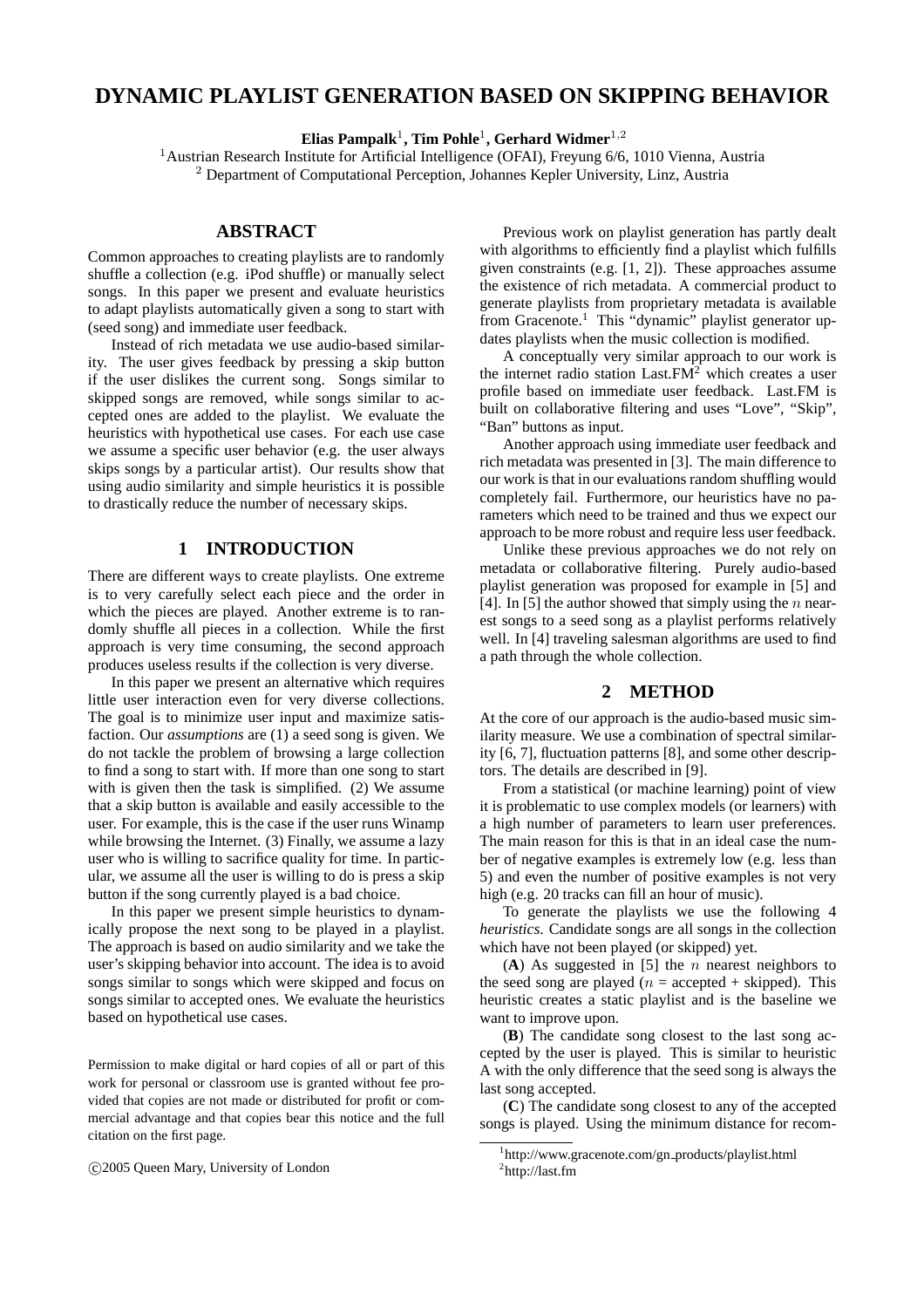mendations from song sets was proposed in [10].

(**D**) For each candidate song, let  $d_a$  be the distance to the nearest accepted, and let  $d_s$  be the distance to the nearest skipped. If  $d_a < d_s$ , then add the candidate to the set S. From S play the song with smallest  $d_a$ . If S is empty, then play the candidate song which has the best (i.e. the lowest)  $d_a/d_s$  ratio.

### **3 EVALUATION**

In the hypothetical use cases we assume that the user wants to listen to one hour of music which is approximately 20 songs. The number of skips are counted until these 20 songs are played. The *use cases* (UC) are the following:

(**1**) The user wants to listen to songs similar to the seed. We measure this by equating similarity with genre membership. Any song outside of the seed's genre is skipped.

(**2**) The user wants to listen to similar music but dislikes a particular artist (for not measurable reasons such as personal taste). To measure this we use the same approach as for UC-1. An unwanted artist from the seed's genre (not the artist of the seed song) is randomly selected. Every time a song outside the seed's genre or from the unwanted artist is played, skip is pressed.

(**3**) The user's preferences change over time. We measure this as follows. Let A be the genre of the seed song and B a related genre which the user starts to prefer. The first 5 songs are accepted if they are from genre A. The next 10 are accepted if they are from either A or B. The last 5 are accepted if they are from B. We manually selected pairs of genres for this use case. The list of pairs can be found in Table 3. Unlike UC-1 and UC-2 it is possible that in UC-3 a state is reached where none of the candidate songs would be accepted although the number of accepted is less than 20. In such cases the remaining songs in the collection are added to the skip count.

For UC-1 and UC-2 the evaluation is run using every song in the collection as seed. For UC-3 every song in genre A is used.

One of the biggest problems for our evaluation is that we do not have enough artists per genre to implement an artist filter. That is, we do not avoid playing several songs from the same artist right after each other.

Another issue is that we assume only songs the user dislikes are skipped. However, if a song is skipped because, e.g., the user just heard it on the radio (but likes it otherwise) our heuristics will be mislead. To evaluate this we could have included randomly pressed skips. To solve this the user could be given more feedback options. For example, how long or hard the skip button is pressed could indicate how dissimilar the next song should be.

#### **3.1 Data**

The collection we use contains 2522 tracks from 22 genres (see Table 1 for further statistics). The genres and the number of tracks per genre are listed in Fig. 2. The collection has mainly been organized according to genre/artist/album. Thus, all pieces of an artist are assigned to the same genre, which is questionable but common practice. The genres are user defined and inconsis-

|               |         |        |     | Artists/Genre |     | Tracks/Genre |
|---------------|---------|--------|-----|---------------|-----|--------------|
| <b>Genres</b> | Artists | Tracks | Min | Max           | Min | Max          |
|               | 103     | 2522   |     |               | 45  |              |

Table 1: Statistics of the music collection.

|        | Heuristic     | Min               | Median | Mean  | Max  |
|--------|---------------|-------------------|--------|-------|------|
| $UC-1$ | А             |                   | 37.0   | 133.0 | 2053 |
|        | В             |                   | 30.0   | 164.4 | 2152 |
|        | $\mathcal{C}$ | $\theta$          | 14.0   | 91.0  | 1298 |
|        | D             |                   | 11.0   | 23.9  | 425  |
| $UC-2$ | A             | $\mathbf{\Omega}$ | 52.0   | 174.0 | 2230 |
|        | В             |                   | 36.0   | 241.1 | 2502 |
|        | $\mathcal{C}$ | $\theta$          | 17.0   | 116.9 | 1661 |
|        | D             |                   | 15.0   | 32.9  | 453  |

Table 2: Number of skips for UC-1 and UC-2.



Figure 1: Skips per playlist position for UC-1.

tent. In particular, there are two different definitions of trance. Furthermore, there are overlaps, for example, jazz and jazz guitar, heavy metal and death metal etc.

#### **3.2 Results**

For UC-1 using random shuffle to generate the playlist would require more than 300 skips in half of the cases while heuristic A requires less than 37 skips in half of the cases. Table 2 shows the results for UC-1 and UC-2. The main observation is that the performance increases from heuristic A to D. In general, there are a lot of outliers which is reflected in the large difference between mean and median. In a few cases almost all songs from the collection are proposed until 20 songs from the seed genre are in the playlist. Heuristic D has significantly fewer outliers. Half of all cases for heuristic D in UC-1 require less than 11 skips which might almost be acceptable.

Fig. 1 shows that for D/UC-1 there is a large number of skips after the first song (seed song). Once the system has a few positive examples the number of skips decreases. On the other hand, for heuristic A, the number of skips gradually increases with the playlist position. (Note that one must be careful when interpreting the mean because it is strongly influenced by a few outliers.)

Fig. 2 shows that for D/UC-1 some genres work very well (e.g. jazz guitar or heavy metal - trash), while others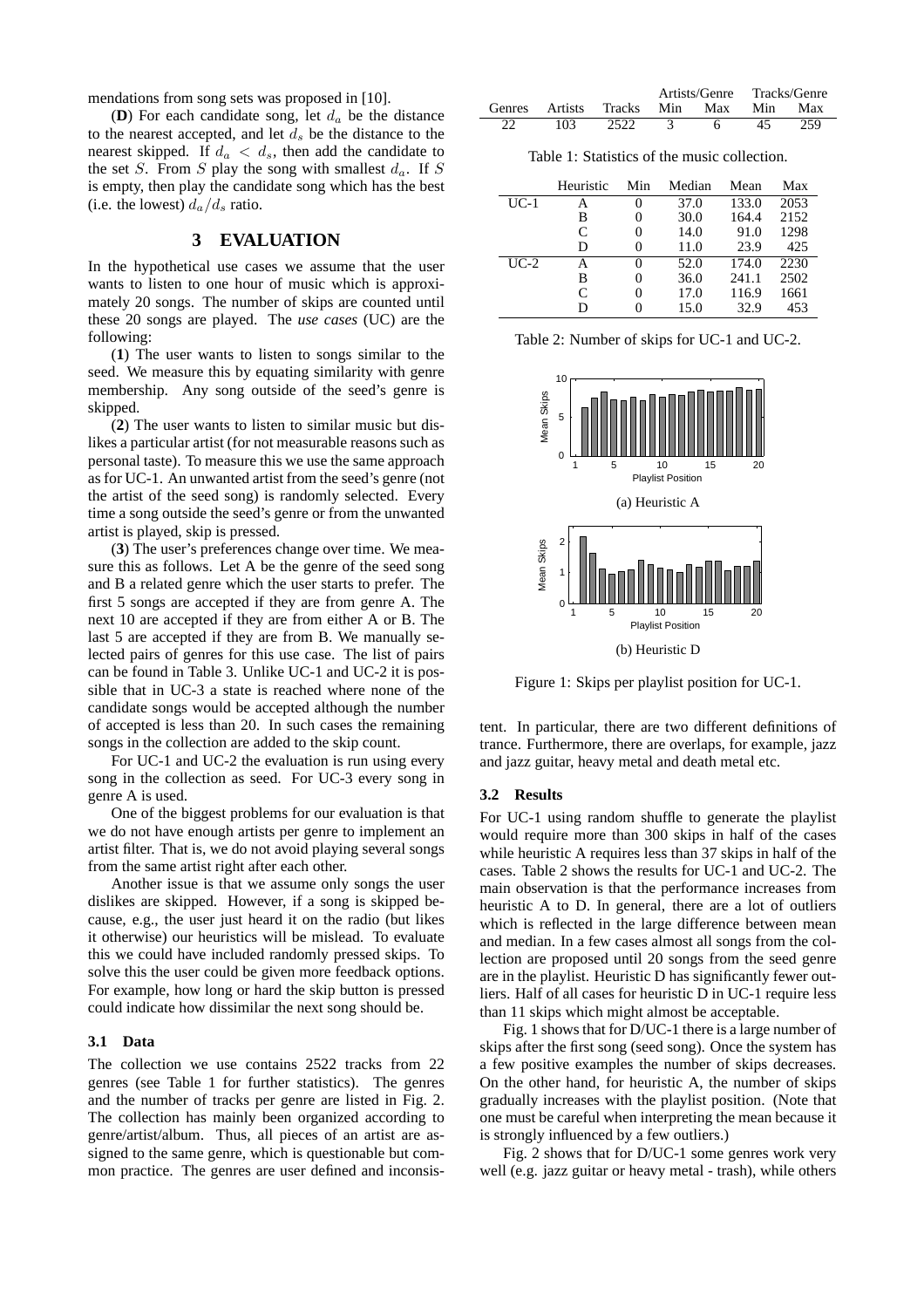|                    |                    | Heuristic A |        | Heuristic B |        | Heuristic C |        | Heuristic D |       |
|--------------------|--------------------|-------------|--------|-------------|--------|-------------|--------|-------------|-------|
| Start              | Goto               | Median      | Mean   | Median      | Mean   | Median      | Mean   | Median      | Mean  |
| Euro-Dance         | Trance             | 69.0        | 171.4  | 36.0        | 64.9   | 41.0        | 69.0   | 20.0        | 28.3  |
| Trance             | Euro-Dance         | 66.0        | 149.1  | 24.0        | 79.1   | 6.5         | 44.4   | 4.5         | 8.8   |
| German Hip Hop     | Hard Core Rap      | 33.0        | 61.9   | 32.0        | 45.6   | 31.0        | 40.7   | 23.0        | 28.1  |
| Hard Core Rap      | German Hip Hop     | 21.5        | 32.2   | 18.0        | 51.9   | 16.0        | 24.2   | 14.0        | 16.1  |
| Heavy Metal/Thrash | Death Metal        | 98.5        | 146.4  | 54.0        | 92.5   | 58.0        | 61.1   | 28.0        | 28.4  |
| Death Metal        | Heavy Metal/Thrash | 14.0        | 69.2   | 16.0        | 53.7   | 3.0         | 55.5   | 3.0         | 25.7  |
| <b>Bossa Nova</b>  | Jazz Guitar        | 68.5        | 228.1  | 32.0        | 118.7  | 54.0        | 61.1   | 22.0        | 21.3  |
| Jazz Guitar        | Bossa Nova         | 21.0        | 26.7   | 22.0        | 21.5   | 9.0         | 10.5   | 6.0         | 6.2   |
| Jazz Guitar        | Jazz               | 116.0       | 111.3  | 53.0        | 75.7   | 45.0        | 74.0   | 18.5        | 27.3  |
| Jazz               | Jazz Guitar        | 512.5       | 717.0  | 1286.0      | 1279.5 | 311.0       | 310.8  | 29.0        | 41.3  |
| A Cappella         | Death Metal        | 1235.0      | 1230.5 | 1523.0      | 1509.9 | 684.0       | 676.5  | 271.0       | 297   |
| Death Metal        | A Cappella         | 1688.0      | 1647.2 | 1696.0      | 1653.9 | 1186.0      | 1187.3 | 350.0       | 309.2 |

Table 3: Number of skips for UC-3.

fail (e.g. electronic or downtempo). However, some of the failures make sense. For example, before 20 pieces from electronic are played, in average almost 18 pieces from downtempo are proposed.

Table 3 gives the results for UC-3. As for the other use cases the performance increases from A to D in most cases. We have included the pair a capella to death metal as an extreme to show the limitations (we do not consider such a transition to be a likely user scenario). In three of the cases for heuristic D the median seems to be acceptably low.

The number of skips depends a lot on the direction of the transition. For example, moving from jazz guitar to bossa nova requires, in half of the cases, less than 6 skips. Moving in the other direction requires almost 3 times as many skips. This is also reflected in Fig. 2. Specifically, jazz guitar to bossa nova works well because jazz guitar is mainly confused with bossa nova. On the other hand bossa nova is confused with many other genres. The same can be observed, e.g., for the pair trance and euro-dance.

Fig. 3 shows where skips occur for UC-3 and heuristic D, and how often each genre was played per playlist position. In some cases during the transition phase (where genre A or B are accepted) basically only genre A is played. When the transition is forced (after the 15th song in the playlist) the number of skips drastically increases. In other cases the transition works very nicely. An obvious direction for further improvement is to include a memory effect to allow the system to quickly forget previous user choices. However, preliminary experiments we conducted in this direction did not show significant improvements.

## **4 CONCLUSIONS**

We have presented an approach to dynamically create playlists based on the user's skipping behavior. We evaluated the approach using hypothetical use cases for which we assume specific behavior patterns. Compared to the approach suggested in [5], heuristic D reduces the number of skips drastically. In some of the cases the necessary number of skips seems low enough for a real world application.

The main limitation of our evaluation is that we did not implement an artist filter (to avoid having a large number of pieces from the same artist right after each other in a playlist) due to the small number of artist per genre.

The heuristic depends most of all on the similarity measure. Any improvements would lead to fewer skips. However, implementing memory effects (to forget past decisions of the user) or allowing the similarity measure to adapt to the user's behavior are also interesting directions. For use cases related to changing user preferences a key issue might be to track the direction of this change. Incorporating additional information such as web-based artist similarity or modeling the user's context more accurately (based on data from long term usage) are other options.

Although evaluations based on hypothetical use cases seems to be sufficient for the current development state, experiments with humans listeners will be necessary in the long run.

#### **Acknowledgements**

This research was supported by the EU project FP6-507142 (SIMAC). OFAI is supported by the Austrian ministries BMBWK and BMVIT.

#### **References**

- [1] M. Alghoniemy and A. Tewfik. A network flow model for playlist generation. In *Proc IEEE Intl Conf Multimedia and Expo*, 2001.
- [2] J.-J. Aucouturier and F. Pachet. Scaling up music playlist generation. In *Proc IEEE Intl Conf on Multimedia Expo*, 2002.
- [3] S. Pauws and B. Eggen. PATS: Realization and user evaluation of an automatic playlist generator. In *ISMIR*, 2002.
- [4] T. Pohle, E. Pampalk, and G. Widmer. Generating similarity-based playlists using traveling salesman algorithms. In *Proc Intl Conf Digitial Audio Effects*, 2005.
- [5] B. Logan. Content-based playlist generation: Exploratory experiments. In *Proc ISMIR*, 2002.
- [6] J.-J. Aucouturier and F. Pachet. Improving timbre similarity: How high is the sky? *Journal of Negative Results in Speech and Audio Sciences*, 1(1), 2004.
- [7] B. Logan and A. Salomon. A music similarity function based on signal analysis. In *Proc IEEE Intl Conf on Multimedia and Expo*, 2001.
- [8] E. Pampalk. Islands of music: Analysis, organization, and visualization of music archives. MSc thesis, Vienna University of Technology, 2001.
- [9] E. Pampalk, A. Flexer, and G. Widmer. Improvements of audio-based music similarity and genre classification. In *Proc ISMIR*, 2005.
- [10] B. Logan. Music recommendation from song sets. In *Proc ISMIR*, 2004.